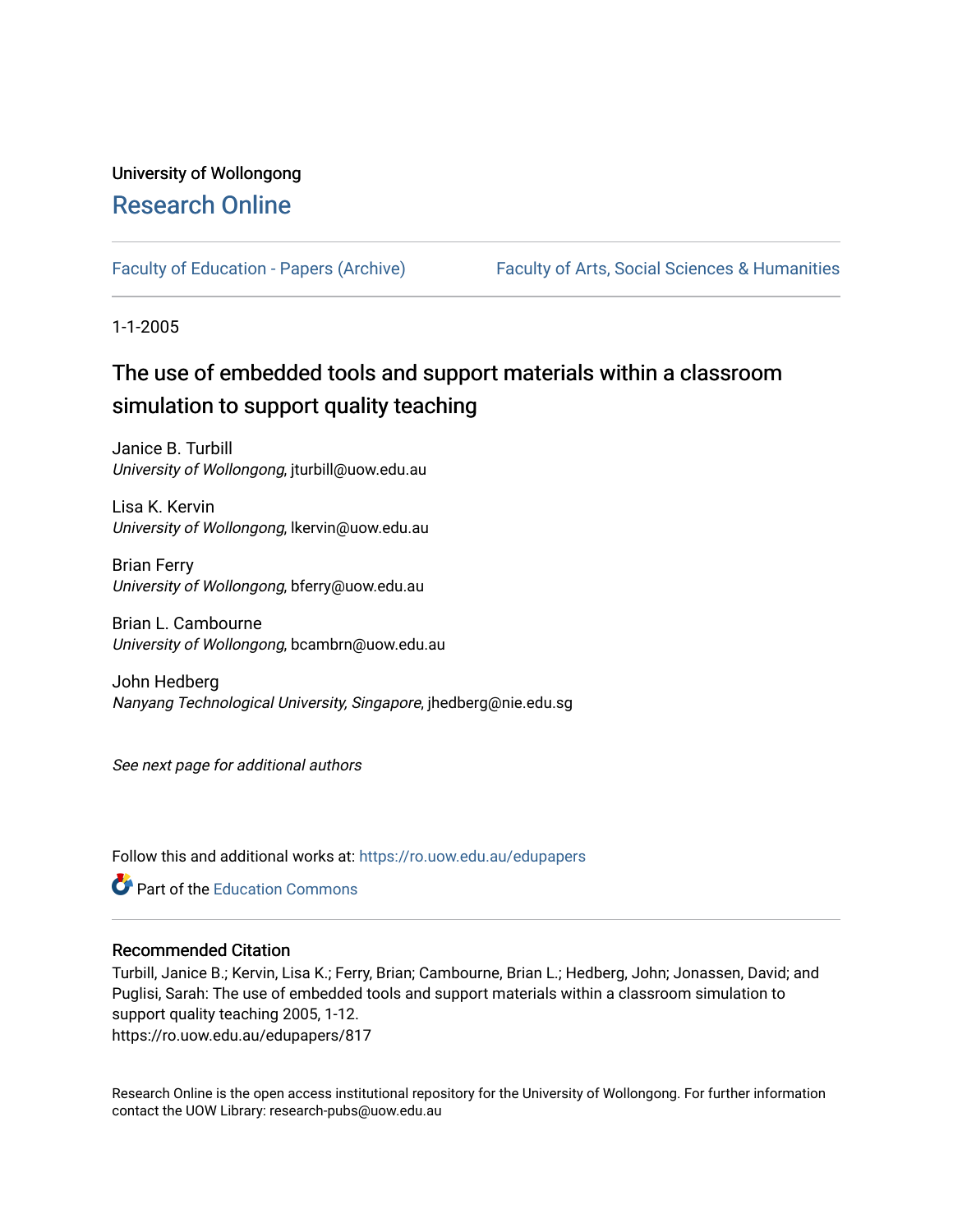### Authors

Janice B. Turbill, Lisa K. Kervin, Brian Ferry, Brian L. Cambourne, John Hedberg, David Jonassen, and Sarah Puglisi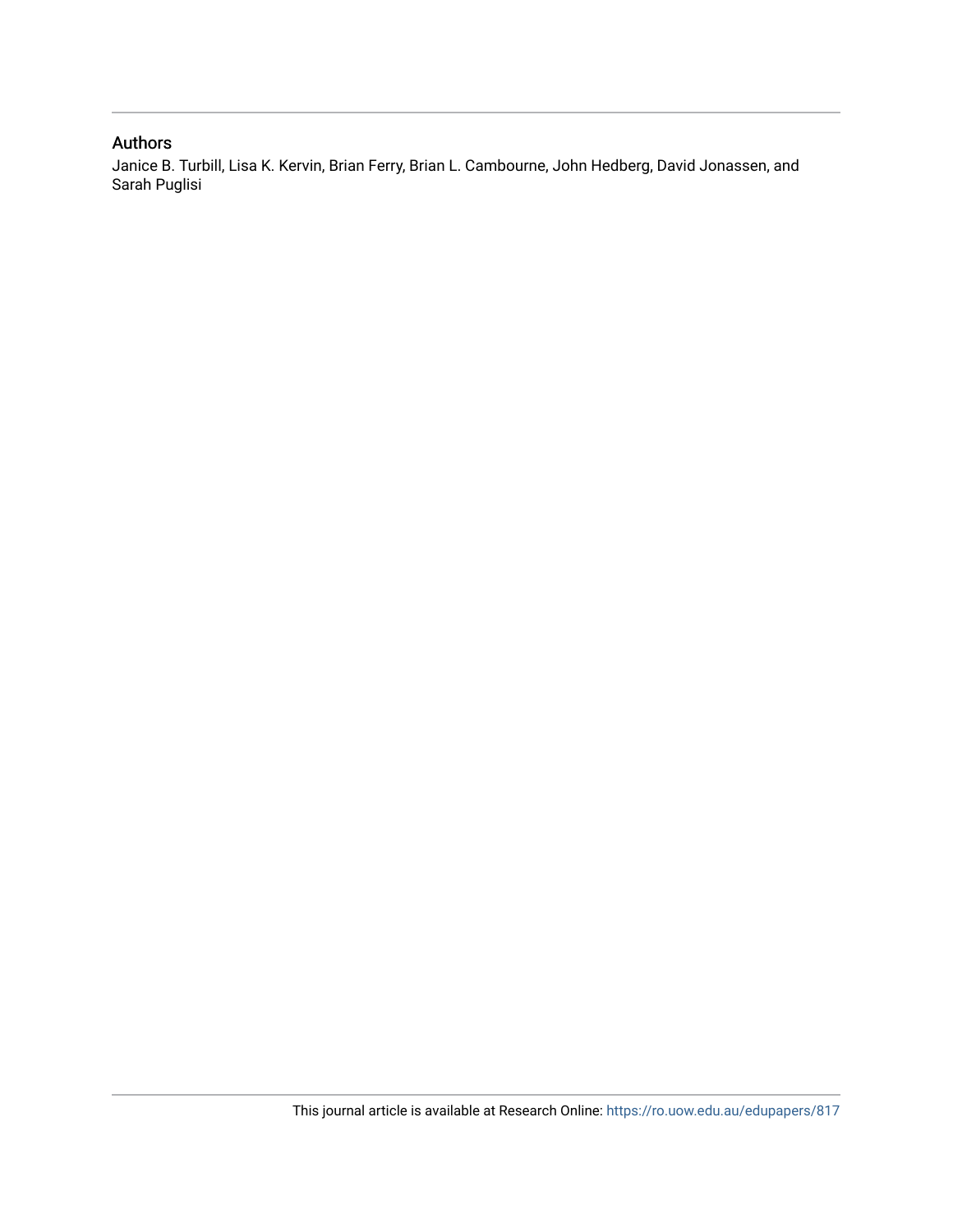#### **The use of embedded tools and support materials within a classroom simulation to support Quality Teaching**

| Jan Turbill                                                                                     | Faculty of Education University of Wollongong, Australia, <i>iturbill@uow.edu.au</i> |  |  |  |  |
|-------------------------------------------------------------------------------------------------|--------------------------------------------------------------------------------------|--|--|--|--|
| Lisa Kervin                                                                                     | Faculty of Education University of Wollongong, Australia, <i>Ikervin@uow.edu.au</i>  |  |  |  |  |
| Brian Ferry                                                                                     | Faculty of Education University of Wollongong, Australia, brandwig uow.edu.au        |  |  |  |  |
| Brian Cambourne Faculty of Education University of Wollongong, Australia, bcambourne@uow.edu.au |                                                                                      |  |  |  |  |
| John Hedberg                                                                                    | Nanyang Technological University, Singapore, <i>jhedberg@nie.edu.sg</i>              |  |  |  |  |
| David Jonassen                                                                                  | University of Missouri, USA, jonassen@missouri.edu                                   |  |  |  |  |
| Sarah Puglisi                                                                                   | University of Wollongong, Australia                                                  |  |  |  |  |

#### **Abstract**

This paper focuses on the use of embedded tools and support materials within a web-based simulated classroom environment. The developed simulation prototype allows the user to adopt the role of a Kindergarten teacher where they have to "teach" a typical literacy episode that we have called "days of the week". During this episode the user is asked to make decisions about the organisation of the classroom, management of the classroom, and the teaching and learning experiences to be offered.

A key component of this on-line simulation is the incorporation of an embedded tool, referred to as a thinking space, at decisive points. Support materials have also been incorporated throughout the simulation to encourage the user to look at the theory and wider knowledge base around the issues they encounter. These components of the simulation have been developed to encourage users to think more deeply about their role as a classroom teacher. As users make decisions throughout the running time of the simulated classroom episode, they are supported with embedded thinking spaces and regular student updates organised according to the NSW pedagogy model (DET, 2003).

We report on the data that we have collected about use of the embedded tools and support materials by a cohort of pre-service teachers.

#### **Rationale for the development of a classroom simulation**

The development of a classroom simulation stemmed from both research-based and anecdotal-evidence that pre-service teacher training is often not preparing beginning teachers effectively for their entry into the teaching profession. Several studies have criticised pre-service teacher education courses for presenting a fragmented and decontextualised learning experience , (Ramsey, 2000; Entwhistle, Entwhistle and Tait, 1993). These, and other researchers, claim such learning experiences make it difficult for beginning teachers to retrieve knowledge from their pre-service teacher education experiences when they are required to apply it in classroom situations. They assert that this happens because there have often been minimal previous links between the theory and the practice (Kervin and Turbill, 2003; Bransford et al, 1990). Barth (1990:118) supports this view when he acknowledges the benefits to the teaching profession when pre-service training is linked with actual classroom experience. However, he asserts that, "seldom do these two worlds converge".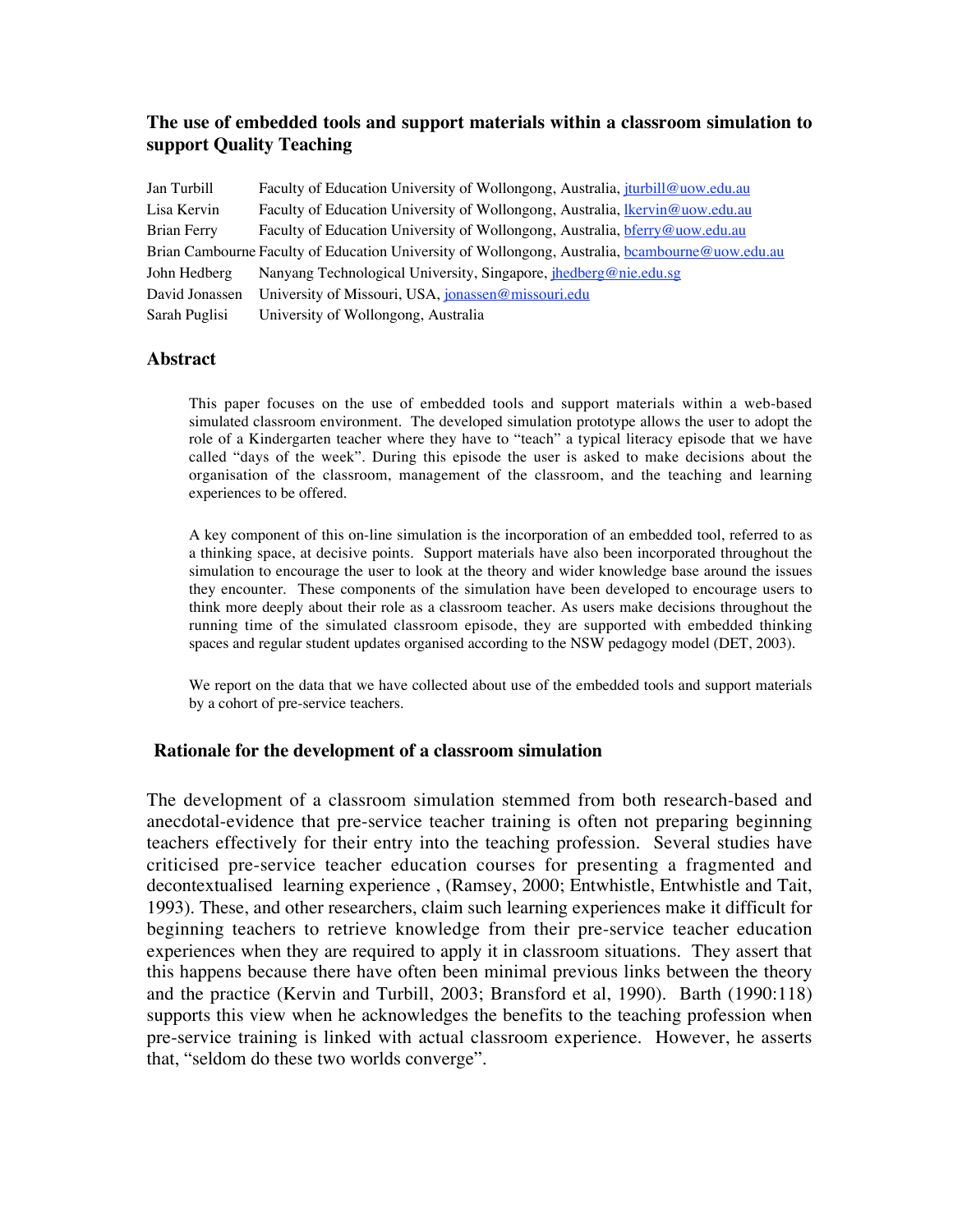Ramsey (2000) in the review of teacher education in NSW recommended that preservice teachers receive quality classroom-based experience supervised by an accredited teacher mentor as he asserted that just providing more extensive classroom-based experience did not guarantee quality experience. Darling-Hammond (1999) also made this point and conceded that school-based practical experiences often consist of a series of isolated, decontextualised lessons prepared and are implemented according to the requirements of the supervising teacher. Others such as Ramsey (2000) take an even stronger view and believe that at worst the practicum can be an unsupported and disillusioning experience.

Danielson's (1996:2) research showed that classroom teachers can make over 3000 nontrivial decisions each day and these findings pose serious challenges to pre-service teacher education. Also others have acknowledged that pre-service teacher learning needs to be organised in ways that allow pre-service teachers to regularly participate in the complex decision-making processes that teachers make in classroom settings (Kiggins, 2001; Groundwater-Smith, Deer et al, 1996). However, as Ramsey (2000) reported pre-service teachers experience is often limited by lack of regular access to quality classroom experiences.

We believe that the development of a classroom-based simulation is one way to support the range of strategies incorporated within teacher education programs as pre-service teachers are provided with access to an additional classroom experience. While limited research has been conducted on simulations in teacher development advances in gaming software, particularly those which involve players creating worlds (eg The Sims), have demonstrated that it is possible to create a simulation that can support preservice teachers professional learning. The development of embedded tools that allow the users to participate in the creation of a mini-classroom world, and then view and reflect on the effects of a multiplicity of classroom management decisions and teaching decisions, student users should be able to vicariously experience both the teacher's and student's experience while engaged in a typical literacy learning episode in a virtual Kindergarten classroom.

#### **The simulation as a tool for professional learning**

Many countries, including Australia, have established professional milestones for teachers in the last decade (Boston, 2002:9). The development of professional standards aims for "…professional enhancements which lead to improvements in both teaching and learning, and in student outcomes" (Boston, 2002:11). However, the links between theory and practice are acknowledged as a "creative tension" where the tension lies "…between developing professional teaching standards per se, and 'living these out' in everyday learning environments" (Cumming, 2002:3).

There is a considerable amount of literature surrounding the professional learning of teachers. The literature has for some time acknowledged and emphasised professional learning as an on-going process beginning with pre-service teacher training right through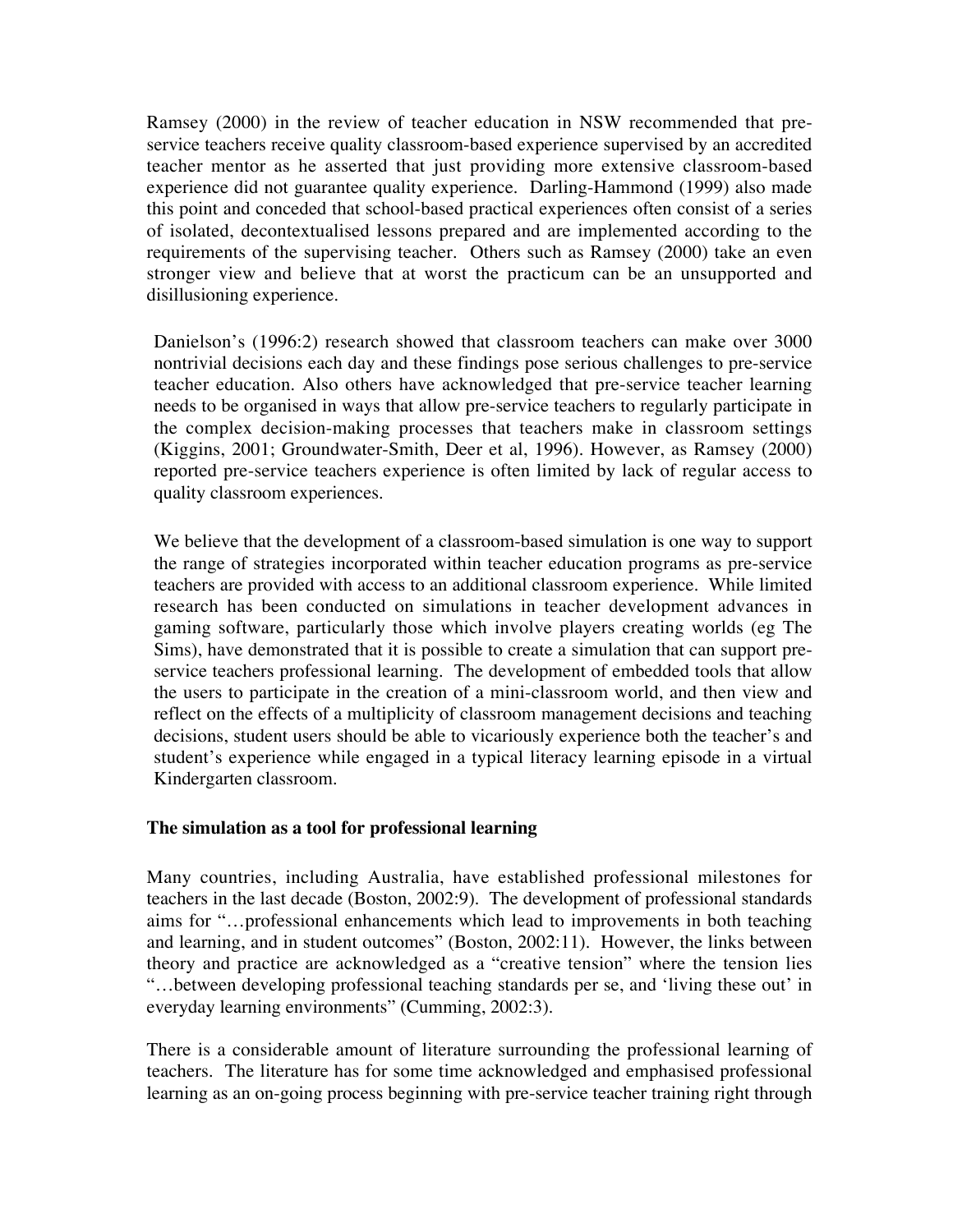to retirement from the profession (see for example Fullan, 1991; Guskey and Huberman, 1995). This theme is still running through more current literature. Cumming (2002:2) acknowledges that professional learning needs to "reflect a continuum … from preservice education through to educational leadership, allowing points of entry and reentry". We believe that the development of a classroom based simulation with the inclusion of embedded tools and support materials is something that would appeal to teachers at both a pre-service and in-service level of professional learning.

Since 1991 it has been argued that professional learning "has been a somewhat neglected area and that it has been under-resourced, under-researched and under-financed … the complexity of the process has not been fully understood by employing authorities and those responsible for providing professional development programs" (Conners, 1991:78). In the current climate of professional standards, the demand and need for professional learning has become increasingly important. However, what is also apparent in the literature is the need for the delivery of professional learning to be reevaluated. Johnson and Golombek (2002:1) write, "for more than a hundred years, teacher education has been based on the notion that knowledge about teaching and learning can be 'transmitted' to teachers by others". Teachers need to have control over professional learning, focusing on areas of need at that particular time. We believe the development of a classroom-based simulation allows teachers to take responsibility for the direction and focus of their professional learning.

The literature reports that there is a need for professional learning opportunities to be conducted within meaningful contexts and be targeted at issues pertinent to teachers at that particular time (Kervin, 2004; Hoban, 2002; Hargreaves and Fullan, 1992). Thus the developed simulation has operationalised these reports by creating a web-based environment that makes use of the key elements of classroom organization, classroom management and the organization and structure of learning and teaching episodes within a literacy based context. Such an approach has allowed us to integrate the theory with what is happening in the virtual classroom. The theory has been presented as links from the main flow of the simulation, thus allowing the user to access the information that they are most interested in exploring at that particular point in time.

The integration of support materials within the simulation responds to Darling-Hammond's (1997:319) argument that theory and practice or application cannot be separated from effective professional learning.

"Teachers learn just as their students do: by studying, doing, and reflecting; by collaborating with other teachers; by looking closely at students and their work; and by sharing what they see. This kind of learning cannot occur solely in college classrooms divorced from engagement in practice or solely in school classrooms divorced from knowledge about how to interpret practice."

Darling-Hammond (1997:322) claims that by integrating theory with practice in professional learning opportunities, teachers are more likely to remember and continue applying what they have learned. The simulation is different from a typical classroom context as the user is able to pause what is happening, revisit previous decisions, revisit previous support materials and use of embedded tools or even restart the simulation.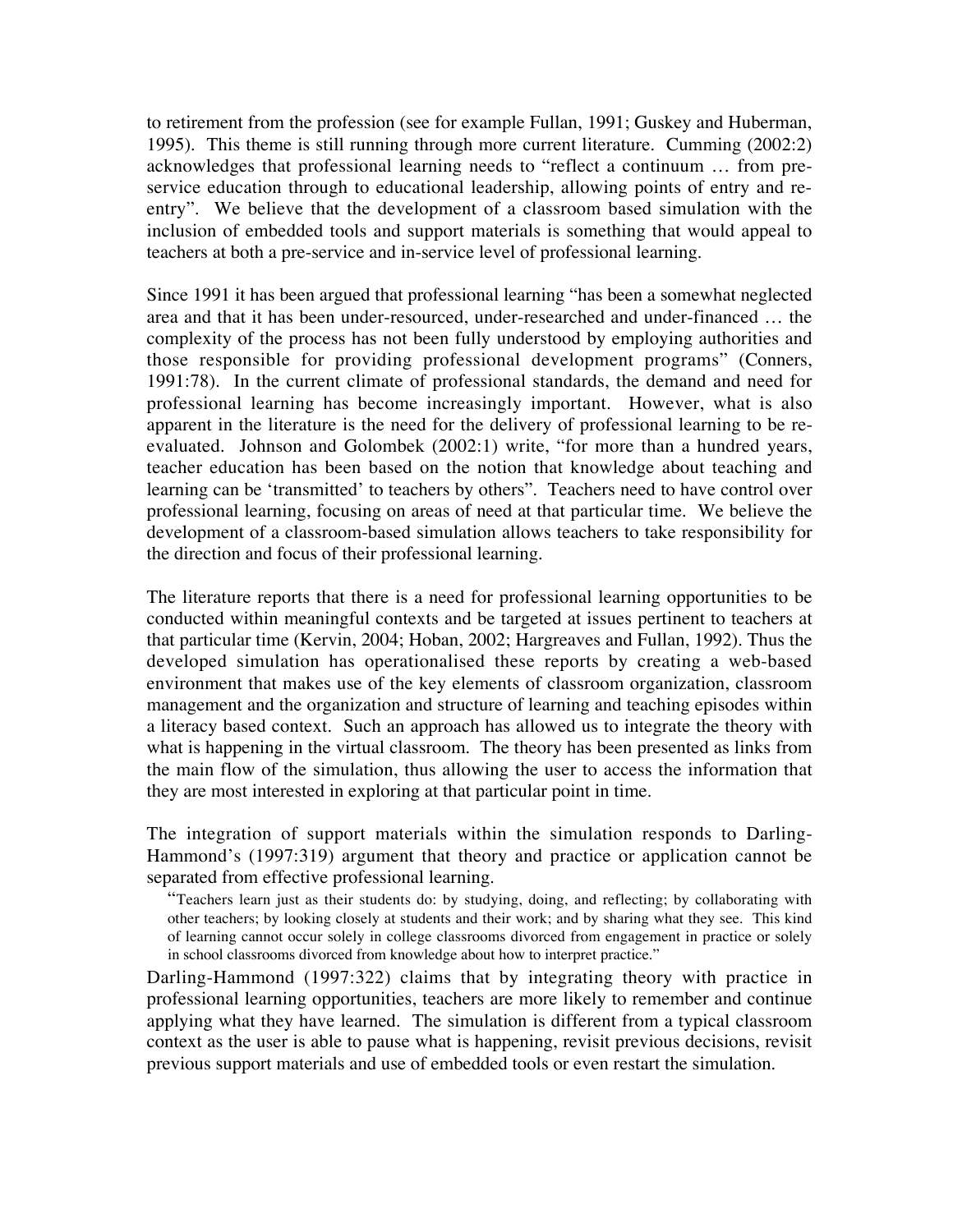With such understandings from the literature, the development of the simulation was perceived as one way in which professional learning of teachers could be encouraged and supported.

Darling-Hammond (1997:326) identifies several necessary components of professional learning opportunities. Such components connect with the design principles of simulations in authentic contexts (Gee, 2003; Herrington, Oliver & Reeves, 2003) and as such we concluded can be incorporated within a classroom based simulation. Each of Darling-Hammond's components will be discussed in relation to the design of the simulation to support professional learning.

> "Experiential, engaging teachers in concrete tasks of teaching, assessment, and observation that illuminate the processes of learning and development" (Darling-Hammond, 1997:326)

The developed simulation engages the user in organising teaching and learning experiences. Throughout these nominated experiences, the user is able to view student updates of targeted students within this virtual classroom. At the conclusion of each "episode" the user in encouraged to consider what assessment practices could be incorporated.

S "Grounded in participants' questions, inquiry, and experimentation as well as profession wide research" (Darling- Hammond, 1997:326)

The issues highlighted within the simulation are those that have been identified as areas of need from reviews of pre-service teacher education (Ramsey, 2000). The simulation allows the user to experiment with different options within the support of additional reference material.

 "Collaborative, involving a sharing of knowledge among educators" (Darling- Hammond, 1997:326)

The simulation has been developed by a team of educators with varying experiences and areas of expertise. The user's ability to record thoughts throughout the simulation within embedded "thinking spaces" provides an avenue for further discussion and exploration, particularly within the context of pre-service teacher education.

 $\triangleright$  "Connected to and derived from teachers' work with their students as well as connected to examinations of subject matter and teaching methods" (Darling- Hammond, 1997:326)

The simulation stems from research, anecdotal evidence and experience. The issues addressed within the simulation are linked to information from research, links to relevant web pages and typical pre-service teacher textbooks.

Sustained and intensive, supported by modelling, coaching, and problem solving around specific problems of practice" (Darling- Hammond, 1997:326)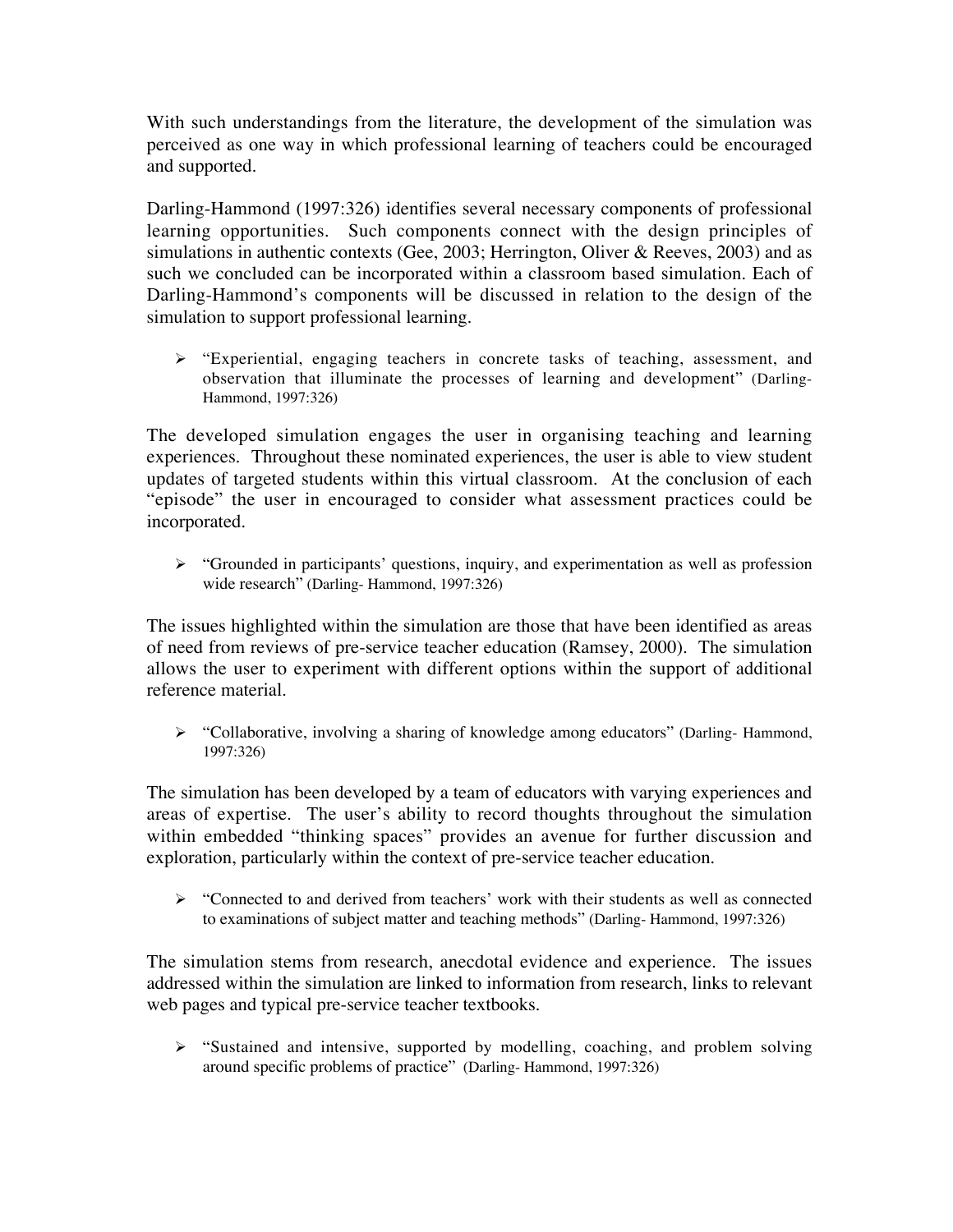The simulation is complex, allowing the user to investigate the areas of classroom organization, management and learning and teaching. The user is regularly asked to engage in problem solving activities as they deal with these areas.

#### **The simulation as opportunity for pedagogical decision making**

"The core business of the profession of teaching is pedagogy. As the art and science of teaching, pedagogy is evident both in the activity that takes place is classrooms … and in the nature or quality of the tasks set by teachers …pedagogy recognises that how one teaches is inseparable from what one teaches, from what and how one assesses and from how one learns." (DET, 2003:4)

We want to develop user understanding of the importance of pedagogy. Therefore, the simulation was designed to engage the user in making decisions about how these virtual Kindergarten students were going to be taught about the concept "days of the week". The decisions were embedded with a narrative context and were designed to stimulate deep thinking (DET, 2003) about the impact of choices made on classroom management and the learning experiences of three targeted students. To encourage users to think more deeply about their pedagogical decisions we designed a set of embedded tools and support materials. These are discussed in the next section.

#### **Exploration of the embedded tools and support materials**

Stallings (1989: 4) asserts that professional learning needs to involve the participant in:

- Learning by doing  $-$  try, evaluate, modify, try again
- Linking prior knowledge to new information
- Learning by reflecting and solving problems
- Learning in a supportive environment share problems and successes.

Through the use of embedded tools and support materials we have been able to include these elements within this classroom based simulation. The user is actively "doing" as they make decisions. When they make decisions and solve problems within the virtual classroom they are drawing upon their previous experiences. The embedded tools and support materials encourage the user to reflect on what has happened while also providing avenues for additional information. These embedded tools and support materials will be discussed further.

#### *Decision points*

Throughout the running of the simulation, the user is regularly asked to make decisions about issues around classroom organization, management and teaching and learning experiences. The decision the user makes guides their course throughout the simulation. Some decisions may seem to be fairly inconsequential, but may later impact upon what happens in the classroom. An example of such a decision involves the users decision whether or not to include parent helpers in the classroom during an activity based "episode". If the user selects to have parent helpers they are able to organise the students into small groups to complete the task while parent helpers assist these groups. In addition to this, the user is able to work with a small group in guided format without disruption. If the user has selected not to have parent helpers they are faced with greater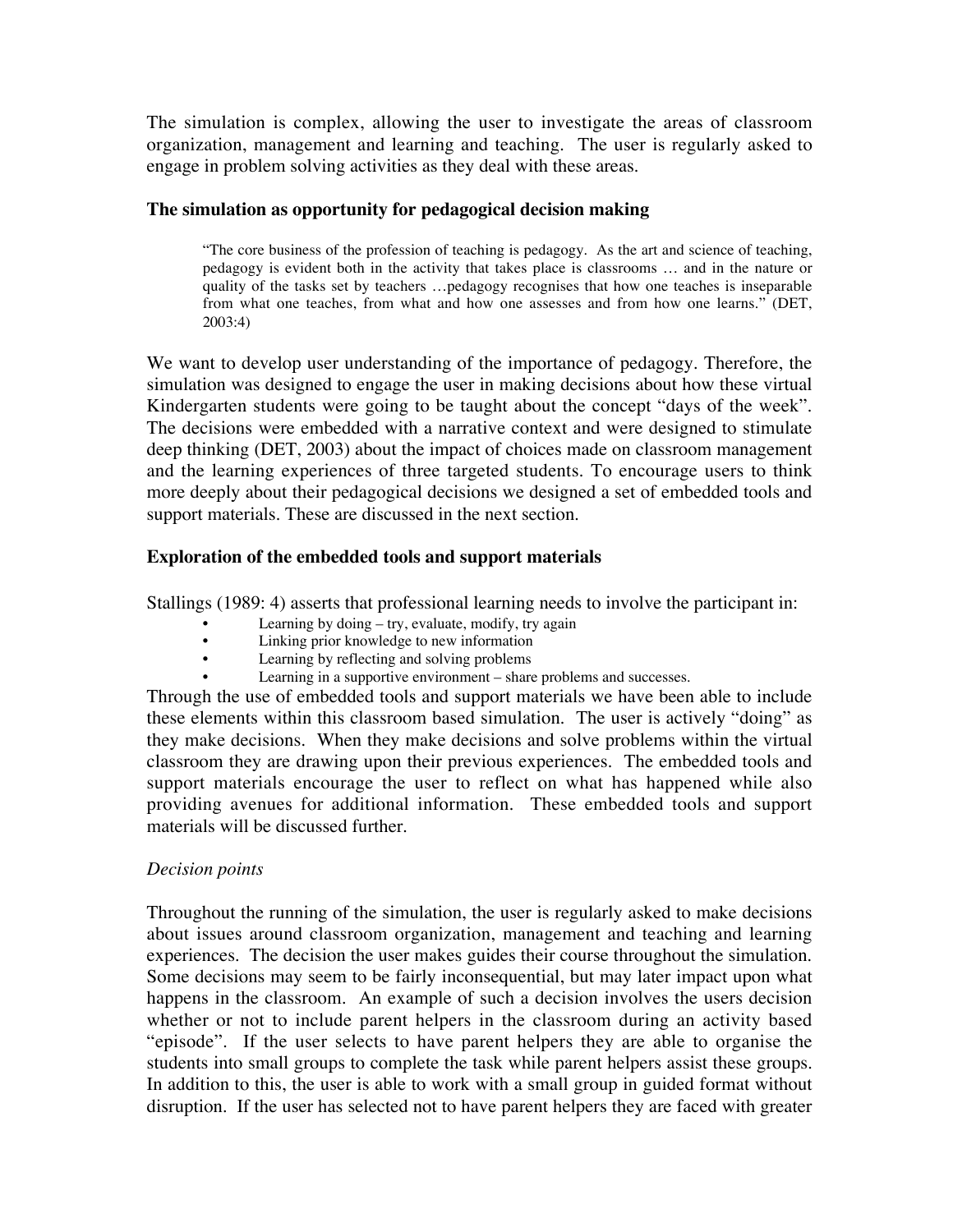classroom management implications and consequent decisions as they respond to the whole class while they are trying to work with a small group in a guided format.

The simulation also includes a number of random events requiring the user to make management decisions. These decisions have been designed to illustrate the often unpredictable nature of classrooms and to further exemplify the impact that these can have upon the teacher, the students and the quality of experiences and artefacts. The occurrence and frequency of these random events is unknown.

#### *The Thinking Space*

At times where decisions have to be made, or something notable has happened within the classroom the user is encouraged to record their thoughts in a "thinking space". This tool allows the user to create an ongoing reflective text where they respond to what has happened, justify the choices they make and note any areas that they need to follow up.

There are some specific design features within the thinking space which support this tool in both Quality Teaching and professional learning contexts. Firstly, the user is able to edit previous entries in view of what has happened. Questions are available to the user to prompt their response. These questions have been arranged as key questions and things to consider. We believe these questions to be generic enough to guide the user in their reflections at any point in the simulation. The user is able to retrieve their thinking space entries in a printable format to keep a record of their engagement with the simulation. For professional learning purposes, we believe this is a tool that will be a stimulus to future professional dialogue. Figure 1 provides an example of a thinking space.

| Key questions:                                                                                                              | Things to think about:                                                                                                                                                                                                                                                                                                                                                                                                                                                                                                                                       |
|-----------------------------------------------------------------------------------------------------------------------------|--------------------------------------------------------------------------------------------------------------------------------------------------------------------------------------------------------------------------------------------------------------------------------------------------------------------------------------------------------------------------------------------------------------------------------------------------------------------------------------------------------------------------------------------------------------|
| . Why is this important for these student(s)<br>. How will I know this is an effective decision?<br>. What do I want to do? | . What do I know about the student(s)<br>. Has the student(s) shown any previous behaviour that may assist me with this decision?<br>. Do I need to find out more before I make this decision?<br>. What options do I have?<br>• Can I think of any other options?<br>. Have I seen anything like this in my school visits? What happened then?<br>. How do I think the student(s) will react to the decision I've made?<br>. What indicators can I look for when evaluating this decision (eg academic engagement, work samples, productive conversations)? |
|                                                                                                                             |                                                                                                                                                                                                                                                                                                                                                                                                                                                                                                                                                              |
|                                                                                                                             |                                                                                                                                                                                                                                                                                                                                                                                                                                                                                                                                                              |

**Figure 1 – a sample thinking space**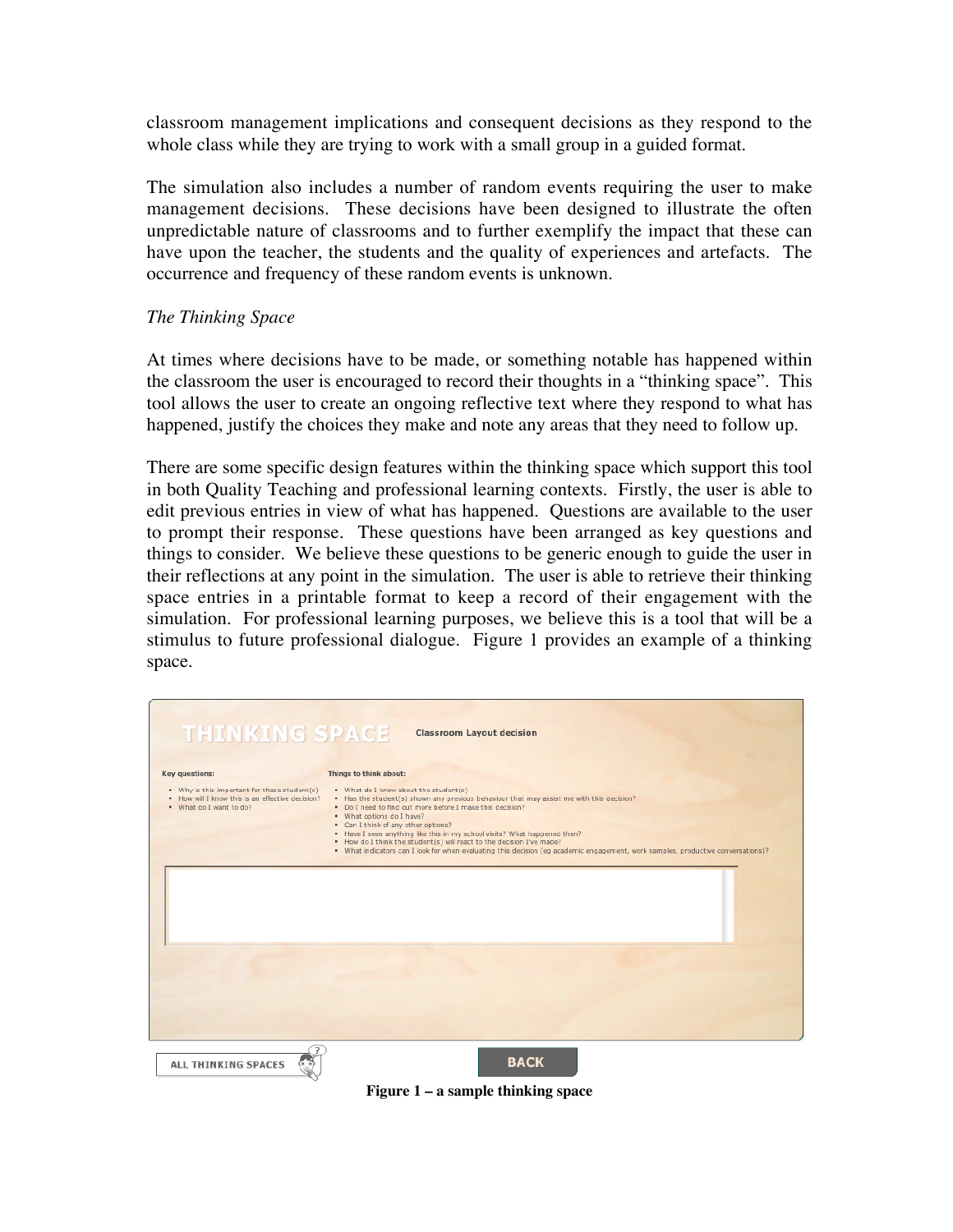#### *Student Updates*

Understanding the importance of pedagogy and encouraging teachers to think about this, regular student updates on the targeted students within the simulation are available to the user. These updates have been organised according to the New South Wales model of pedagogy (DET, 2003) and as such respond to the three dimensions of pedagogy – intellectual quality, quality learning environment and significance.

At these points, the user is encouraged to consider what has happened to this point in the simulation, look at the narrative provided by the "experts" and then consider where on the continuum that particular child would be. The user is able to access additional information on the Quality Teaching project (DET, 2003) and on this link facilities are available for the user to download further materials from the Department of Education and Training's web site. Figure 2 provides an example of a student update.

| <b>Student: Bibi</b> |                                                                                                                                                                                                                                                                                                                                                  |           |         |                                     |     |  |                |  |  |
|----------------------|--------------------------------------------------------------------------------------------------------------------------------------------------------------------------------------------------------------------------------------------------------------------------------------------------------------------------------------------------|-----------|---------|-------------------------------------|-----|--|----------------|--|--|
|                      | Each Student Update is organised according to the NSW model of pedagogy. Each update presents some comments about the student at that time in the simulation<br>according to the dimensions within this model of pedagogy. Consider these comments in light of what has happened in the simulation and plot the student on the<br>sliding scale. |           |         |                                     |     |  |                |  |  |
|                      | Quality Teaching Information                                                                                                                                                                                                                                                                                                                     |           |         |                                     |     |  |                |  |  |
|                      | <b>Intellectual quality</b>                                                                                                                                                                                                                                                                                                                      |           |         |                                     |     |  |                |  |  |
|                      | low<br>∩                                                                                                                                                                                                                                                                                                                                         | $\cap$    | $\circ$ | med                                 | 000 |  | high<br>$\cap$ |  |  |
|                      | This layout supports Bibi in her active construction of knowledge. She is in a position where she can be immersed with other students as they communicate within<br>this small group about the tasks they are engaged with.                                                                                                                      |           |         |                                     |     |  |                |  |  |
|                      |                                                                                                                                                                                                                                                                                                                                                  |           |         | <b>Quality learning environment</b> |     |  |                |  |  |
|                      | low<br>∩                                                                                                                                                                                                                                                                                                                                         | $\bigcap$ | $\circ$ | med                                 | 000 |  | high<br>$\cap$ |  |  |
|                      | Bibi is very shy and timid in the classroom. She likes to work with her friend Mary. This classroom arrangement allows for this to happen, providing social support for<br>Bibi within the classroom.                                                                                                                                            |           |         |                                     |     |  |                |  |  |
|                      | Significance                                                                                                                                                                                                                                                                                                                                     |           |         |                                     |     |  |                |  |  |
|                      | low<br>∩                                                                                                                                                                                                                                                                                                                                         | $\bigcap$ | $\circ$ | med                                 | 00  |  | high<br>$\cap$ |  |  |
|                      | This classroom arrangement is inclusive for Bibi (as it is for all students) as she is positioned as an equal and integral member of the classroom community. Such a<br>layout looks to the view that Bibi's own cultural perspectives may be shared as she communicates with those sitting either side of her.                                  |           |         |                                     |     |  |                |  |  |
|                      | <b>All Student Updates</b>                                                                                                                                                                                                                                                                                                                       |           |         |                                     |     |  |                |  |  |
|                      |                                                                                                                                                                                                                                                                                                                                                  |           |         |                                     |     |  |                |  |  |

**Figure 2 – Example of a student update**

#### *Support Materials*

**BACK** 

Throughout the simulation the user can access links called "summary sheets". These links take the user to organised information sheets about specific areas that relate to what is being addressed within the simulation. As our intended audience at this point of development is with our first year pre-service teachers enrolled in a Bachelor of Teaching, these pages feature links to their core textbooks, links to relevant documents and web sites from the Department of Education and Training and the Board of Studies, along with other useful sources we have compiled. Figure 3 provides an example of a summary sheet.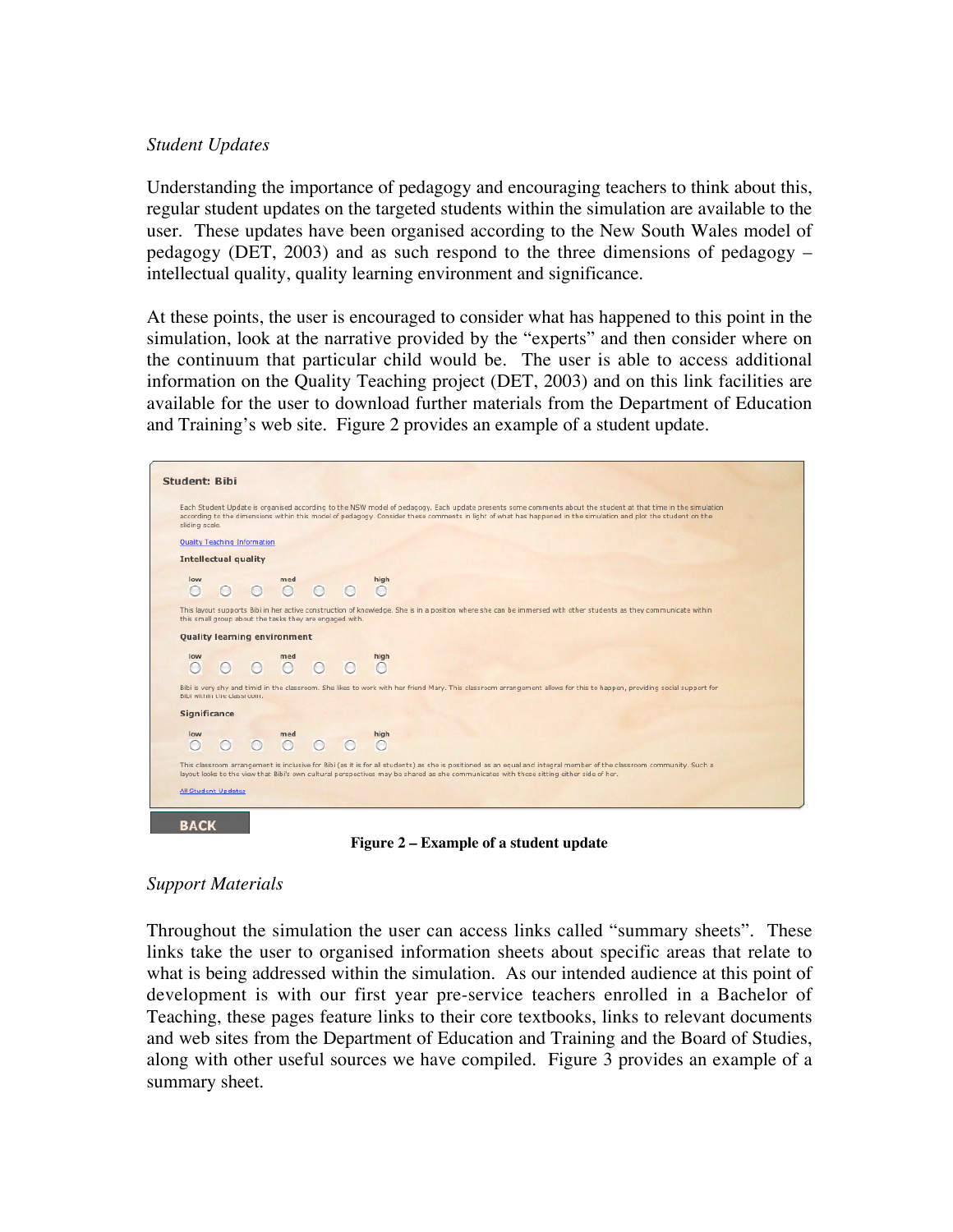

Figure 3 – example of a summary sheet

The Research Approach

The trial of the simulation was conducted with twenty-four pre-service teachers enrolled in the Bachelor of Teaching Program at the Faculty of Education, University of Wollongong. A case study design was utilised throughout the trial of this simulation with the aim of providing a detailed, descriptive analysis (Creswell, 2003) to capture the participants' initial use of the on-line simulation within the broader setting of the interpretive research paradigm (Mertens, 1998).

This trial aimed to explore how these users interacted with the simulation as they engaged with, and more specifically planned, implemented and evaluated decisions they make within the simulated classroom. The case study mode of inquiry enabled the researchers to investigate contextual conditions, as Yin (2003) states that these conditions have the potential to impact on the studied phenomenon. Conditions such as peer relationships, group dynamics, and the background and previous experiences of participants were important elements to be explored in this trial, as these conditions had the potential to impact on the way users interacted with the simulation. The case study approach allowed the researchers to explore these factors in-depth and therefore was an appropriate choice of design.

Various data collection methods associated with the interpretive paradigm were used throughout this trial, including observations, interviews and artefacts. Data were analysed during and after each session of data collection, and emergent themes and issues were developed. Data collection occurred in four key phases which are represented in figure 4.

| Phase | Focus of Phase | <sup>1</sup> Data Collection | Data Analysis |
|-------|----------------|------------------------------|---------------|
|       | Background     | Information session   Matrix |               |
|       |                |                              |               |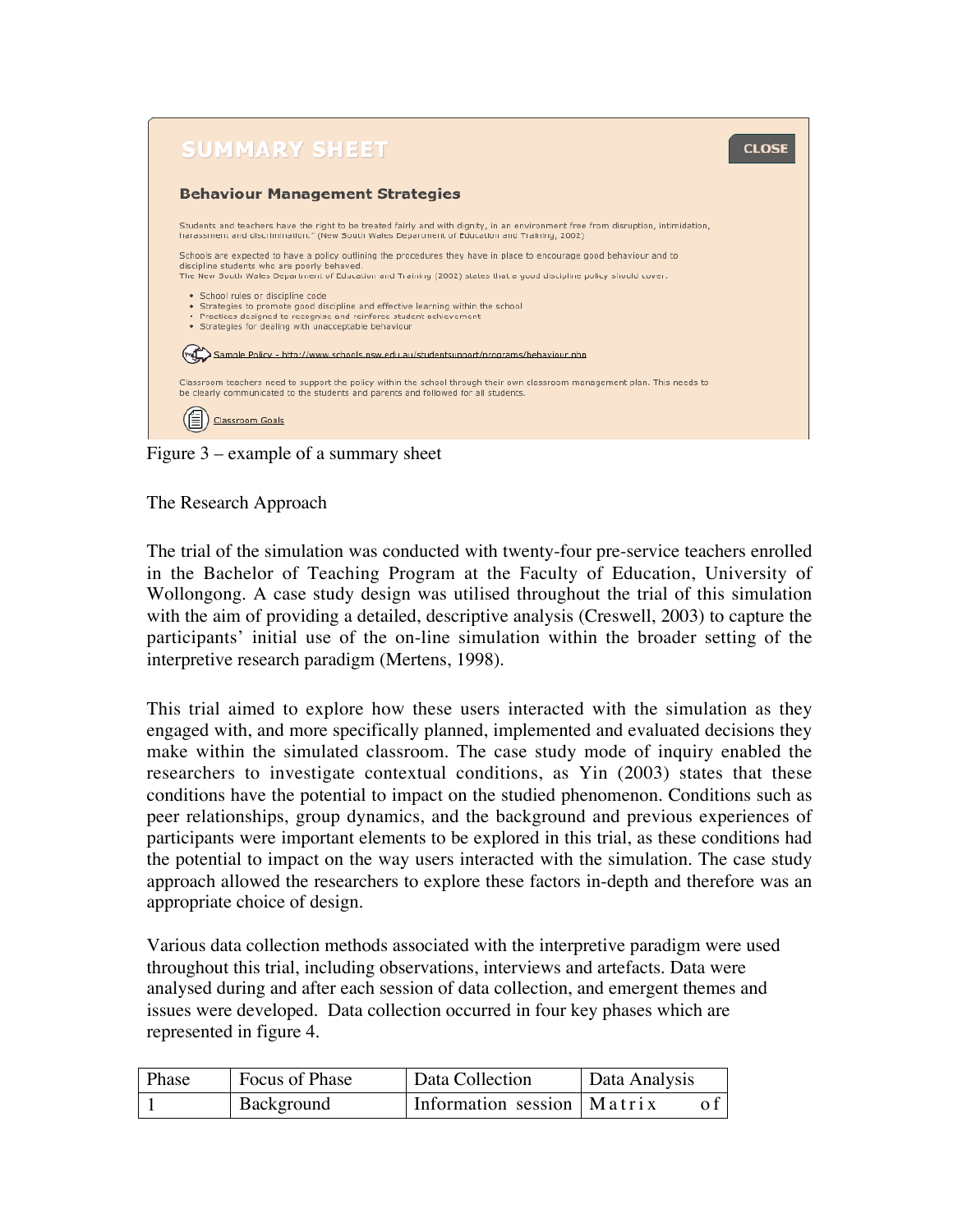|                             | information on<br>participants                                          | and survey                                                                                                    | participant<br>characteristics |
|-----------------------------|-------------------------------------------------------------------------|---------------------------------------------------------------------------------------------------------------|--------------------------------|
| $\mathcal{D}_{\mathcal{L}}$ | interactions during<br>simulation use                                   | Study user styles and   Observations of  <br>students                                                         | Emergent<br>categories         |
| $\mathcal{R}$               | Determine how<br>participants interact<br>tool and support<br>materials | Analysis of student<br>artefacts<br>with the embedded (downloaded entries<br>from embedded<br>thinking space) | Emergent<br>categories         |
| 4                           | Identify and study<br>four participants in<br>depth                     | Interviews                                                                                                    | Emergent<br>categories         |

Figure 4: Overview of data collected throughout the simulation trial

Pre-Service teacher use of the embedded tools and support materials

Analysis of the data from this trial revealed that the embedded thinking tools were an important characteristic of this simulated environment. These tools appeared to support these participants in articulating and expressing their 'virtual' experiences. Within this simulation prototype, the embedded thinking tool act as a journal, which according to Lee (2004:74) is a valuable device in pre-service teacher education in fostering connections between theory and practice.

"Preservice teachers with no or little teaching experience are naturally preoccupied with acquiring a repertoire of survival skills in the classroom. One immediate and important need for them is how to transfer the skills and knowledge acquired in teacher education courses as students to the real classroom situation as teachers" (Lee, 2004:74).

The embedded thinking tool appeared to supported these pre-service teachers to make these links between their understandings acquired in their university studies with their classroom-based and simulated experiences.

Each of the pre-service teachers engaged in several processes while using the embedded thinking tools, including justifying decisions and beliefs, reflective practice and critique of the simulated teacher. According to Lee (2004) pre-service teachers need to be 'pushed' to think and reflect on the issues which arise in the classroom. The findings from this trial indicated that the embedded thinking tools encouraged this thinking and reflecting.

The reflections captured in the participants thinking space entries appeared to primarily concentrate on issues such as beliefs, teaching strategies, behaviour management, personal limitations and areas for improvement. It is reasonable to suggest that these pre-service teachers were supported in their development of emerging pedagogy by the opportunity to reflect on their professional knowledge and strategies, building on both their real and simulated classroom experiences. This is supported by Groundwater-Smith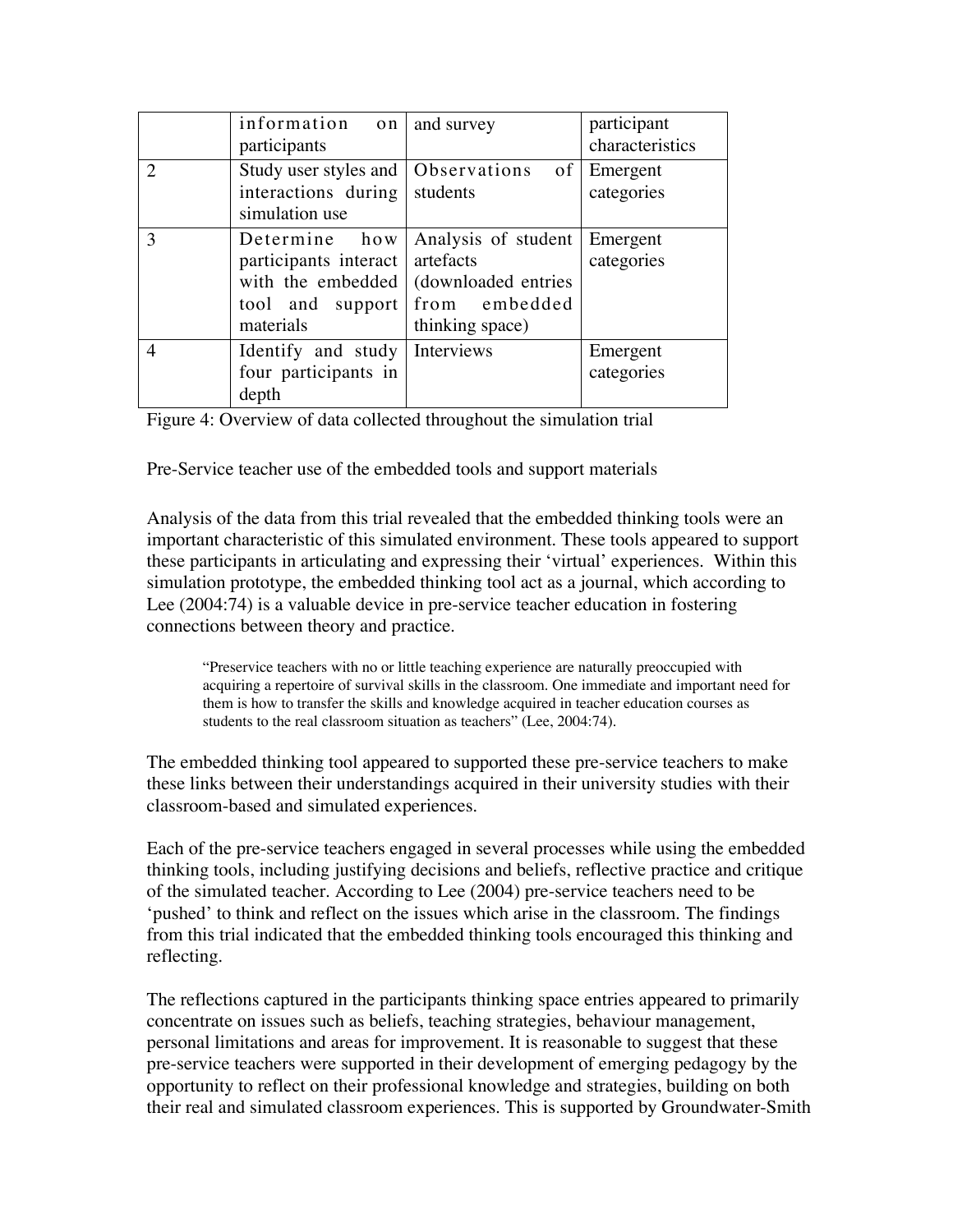et al (2003) who assert that improvements in teaching practice can only occur when teachers look beyond what they do in the classroom and reflect on why they are doing it.

The findings from this trial consistently suggested that working within the simulation provided these participants with an avenue to expand their professional knowledge base. The opportunity to teach in a 'safe' and self contained setting (McMahon, 2000) allowed the pre-service teachers to work in the 'virtual' classroom without the identified constraints often experienced in traditional practicum classrooms. Collected data indicated that the support material was useful in the expansion of the participants' knowledge. One participant claimed that the support material element of the simulation had the potential to expand the knowledge base of the user "exponentially". Another participant articulated that new ideas were able to be formed while working in the simulated environment as they explored what they knew from their own experiences, what the support materials suggested they needed to know and how this came together as they explored the decisions they made in their thinking space.

As the participants interacted with the elements of the 'virtual' classroom they appeared to gain ideas from their actions and observations within this environment. After analysing the data it seems appropriate to conclude that these participants were supported in the development of their pedagogical understandings as they engaged with the simulation.

#### **Concluding comments**

The literature clearly identifies several limitations of current approaches to pre-service teacher education. It is necessary for teacher educators to consider these limitations and contemplate new approaches for teacher training programs. The recent advances in technology reveal that simulations have the potential to support pre-service teacher education programs.

The findings from this trial indicated that this prototype simulation software supported these pre-service teachers to engage in active processes within the 'virtual' classroom environment. Considering the limitations of traditional pre-service teacher education and the findings from this trial, it is reasonable to conclude that simulation technology has the potential to support beginning teachers to integrate and consolidate their knowledge by linking the theory of their pre-service teacher training to what it could look like in "real" teaching practice.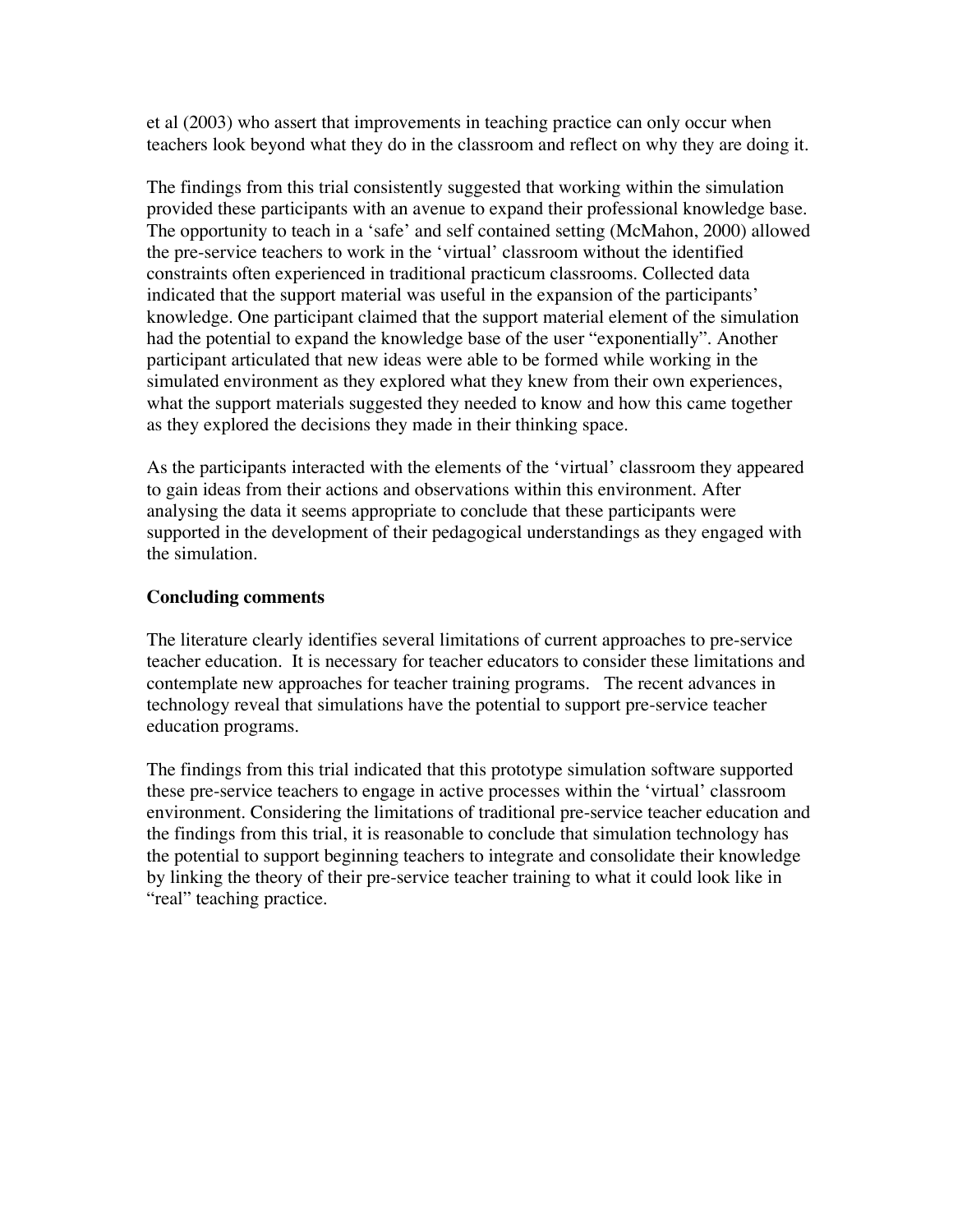#### References

Barth, R. S. (1990). Improving schools from within: teachers, parents, and principals can make the difference. California: Jossey-Bass Publishers.

Boston, K. (2002). The Road from Corio Bay: The Australian College of Educators and teacher professionalism. Unicorn. 28 (2): 8-15.

Bransford, J. D., Sherwood, R. D., Hasselbring, T. S., Kinzer, C. K., & Williams, S. M. (1990). Anchored Instruction: Why we need it and how technology can help. In D. Nix & R. Spiro (Eds.). Cognition, Education, Multimedia: Exploring ideas in high technology. Hillsdale: Lawrence Erlbaum. 115-141.

Conners, B. (1991). Teacher development and the teacher. In P. Hughes (ed.). Teachers' Professional Development (pp. 53-81). Hawthorn, Victoria: ACER.

Creswell, J.W. (2003). Research Design: Qualitative, Quantitative, and Mixed Methods Approaches. California: Sage Publications.

Cumming, J. (2002). Working together as a profession. Unicorn. 28 (2):1-4.

Danielson, C. (1996). Enhancing Professional Practice: A Framework for Teaching. Alexandria, Virginia, Association for Supervision and Curriculum Development

Darling-Hammond, L. (1999). Teacher Education: Rethinking Practice and Policy. Unicorn 25(1), 31-48.

Darling-Hammond, L. (1997). The Right to Learn: A Blueprint for Creating Schools that Work. San Francisco: Jossey-Bass Publishers.

Department of Education and Training (2003). Quality Teaching in NSW Public Schools: Discussion Paper. Sydney: Professional Support and Curriculum Directorate.

Entwhistle, N., Entwhistle A., & Tait H.(1993*).* Academic Understanding and the Contexts to Enhance It: A perspective from research on student learning*.* In T.M. Duffy,

Fullan, M. G. with Stiegelbauer, S. (1991). The New Meaning of Educational Change (2nd ed.). Teachers College: Columbia University.

Gee, J. P. (2003). What Video Games Have To Teach Us About Learning and Literacy. New York: Palgrave Macmillan

Groundwater-Smith, S., Deer, C. E, Sharp, H. & March, P. (1996). The Practicum as Workplace Leaning: A Multi-Modal Approach in Teacher Education. Australian Journal of Teacher Education, 22(2), 21-30.

Guskey, T. R. & Huberman, M. (eds.). (1995). Professional Development in Education: New Paradigms and Practices. New York: Teachers College Press.

Hargreaves, A. & Fullan, M. G (1992). Understanding Teacher Development. London: Teachers College Press.

Herrington, J., Oliver, R., & Reeves, T. C. (2003). Patterns of Engagement in Authentic Online Learning Environments. Australian Journal of Educational Technology 19(1), 59-71.

Hoban, G. F., (2002). Teacher Learning for Educational Change. Philadelphia: Open University Press.

Johnson, K. E. & Golombek, P. R. (eds.). Teachers' Narrative Inquiry as Professional Development. Cambridge, UK: Cambridge University Press.

Kervin, L. (2004). Action Research as a professional development model for the teaching of writing. University of Wollongong: Unpublished PhD thesis.

Kervin, L. & Turbill, J. (2003) Teaching as a craft: making links between preservice training and classroom practice. English Teaching: Practice and Critique. 2 (3) 22-34 available: http://www.tmc.waikato.ac.nz/english/ETPC/index.lasso [accessed 24th March 2004]

Kiggins, J. (2001). The Knowledge Building Community Project: A Grounded Theory of an Alternative Teacher Education Model. University of Wollongong: Unpublished PhD thesis.

Lee, C. (2000). A Paradigm Shift in the Technology Era in Higher Education. World Conference on Educational Multimedia, Hypermedia and Telecommunications 2000(1), 575-580. [Online]. Available: http://dl.aace.org/1308 [Accessed 2004, June 16].

McMahon, M. (2000). Developing Web-based Learning Strategies: a comparison between the Web and traditional learning environments. World Conference on Educational Multimedia, Hypermedia and Telecommunications 2000(1), 693-701. [Online]. Available: http://dl.aace.org/1373 [Accessed 2004, September 15].